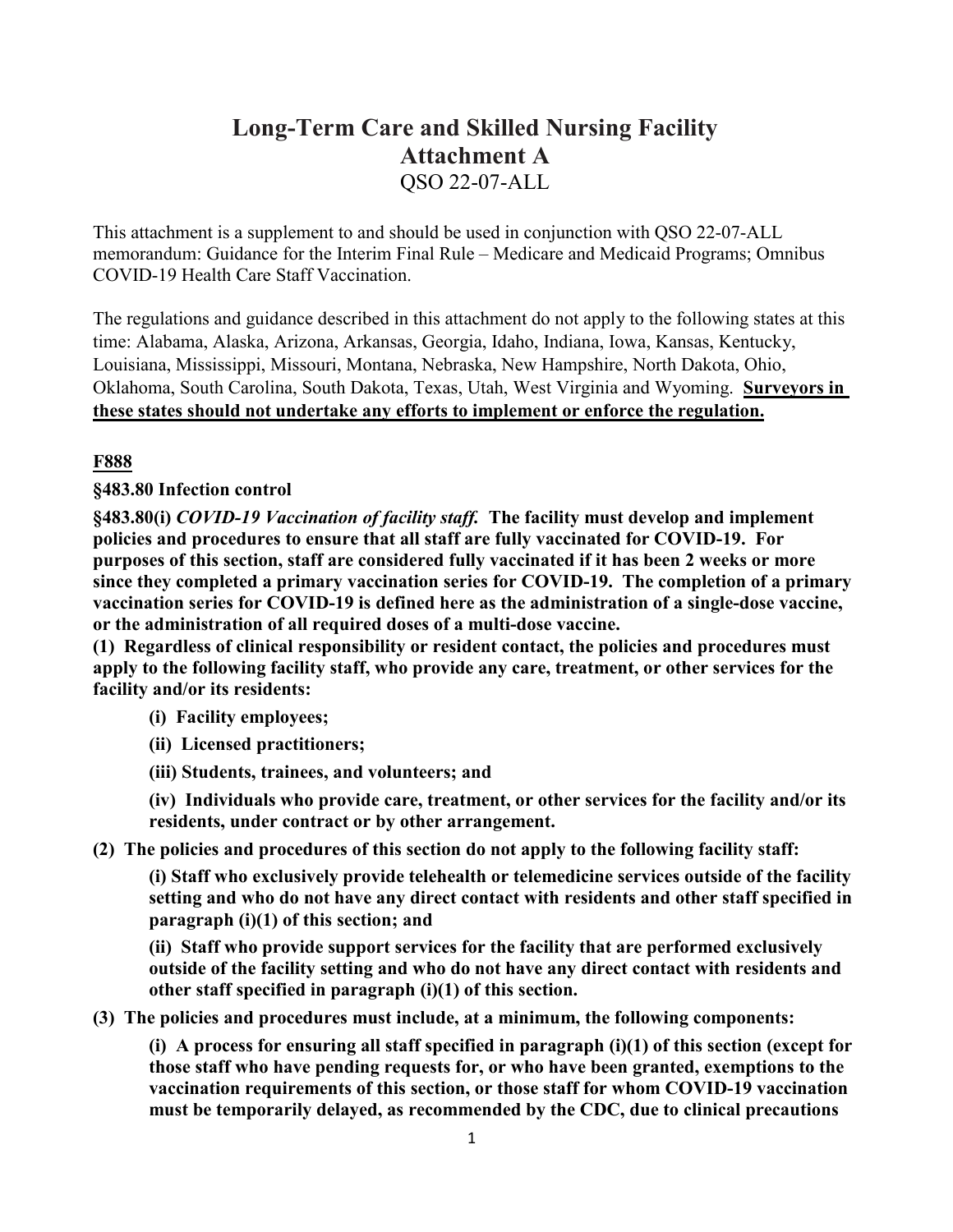**and considerations) have received, at a minimum, a single-dose COVID-19 vaccine, or the first dose of the primary vaccination series for a multi-dose COVID-19 vaccine prior to staff providing any care, treatment, or other services for the facility and/or its residents;**

**(ii) A process for ensuring that all staff specified in paragraph (i)(1) of this section are fully vaccinated for COVID-19, except for those staff who have been granted exemptions to the vaccination requirements of this section, or those staff for whom COVID-19 vaccination must be temporarily delayed, as recommended by the CDC, due to clinical precautions and considerations;** 

**(iii) A process for ensuring the implementation of additional precautions, intended to mitigate the transmission and spread of COVID-19, for all staff who are not fully vaccinated for COVID-19;**

**(iv) A process for tracking and securely documenting the COVID-19 vaccination status of all staff specified in paragraph (i)(1) of this section;**

**(v) A process for tracking and securely documenting the COVID-19 vaccination status of any staff who have obtained any booster doses as recommended by the CDC;** 

**(vi) A process by which staff may request an exemption from the staff COVID-19 vaccination requirements based on an applicable Federal law;** 

**(vii) A process for tracking and securely documenting information provided by those staff who have requested, and for whom the facility has granted, an exemption from the staff COVID-19 vaccination requirements;** 

**(viii) A process for ensuring that all documentation, which confirms recognized clinical contraindications to COVID-19 vaccines and which supports staff requests for medical exemptions from vaccination, has been signed and dated by a licensed practitioner, who is not the individual requesting the exemption, and who is acting within their respective scope of practice as defined by, and in accordance with, all applicable State and local laws, and for further ensuring that such documentation contains:**

**(A) All information specifying which of the authorized COVID-19 vaccines are clinically contraindicated for the staff member to receive and the recognized clinical reasons for the contraindications; and** 

**(B) A statement by the authenticating practitioner recommending that the staff member be exempted from the facility's COVID-19 vaccination requirements for staff based on the recognized clinical contraindications;**

**(ix) A process for ensuring the tracking and secure documentation of the vaccination status of staff for whom COVID-19 vaccination must be temporarily delayed, as recommended by the CDC, due to clinical precautions and considerations, including, but not limited to, individuals with acute illness secondary to COVID-19, and individuals who received monoclonal antibodies or convalescent plasma for COVID-19 treatment; and**

**(x) Contingency plans for staff who are not fully vaccinated for COVID-19.**

# **GUIDANCE DEFINITIONS**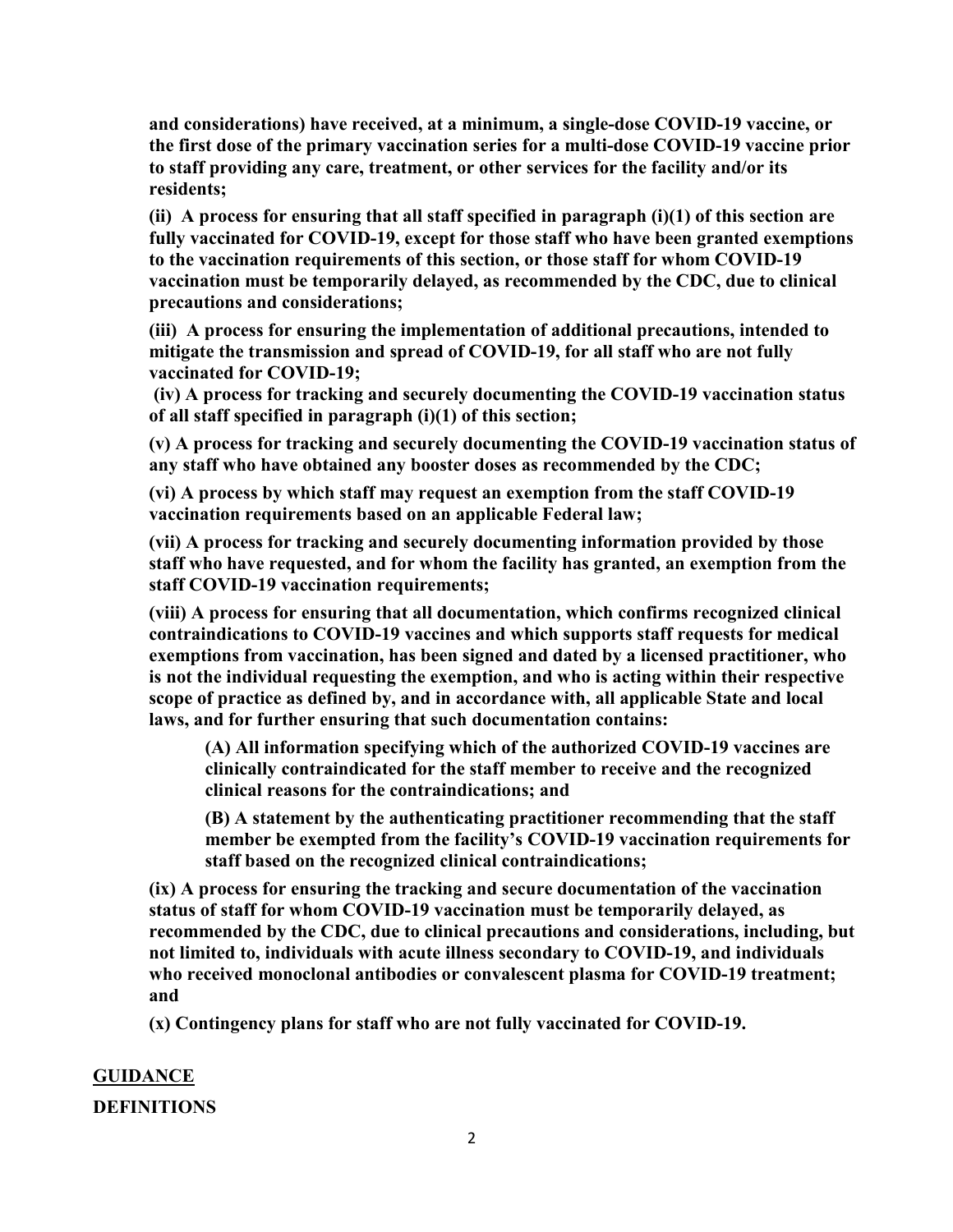**"Booster"** per Centers for Disease Control and Prevention [\(CDC\)](https://www.cdc.gov/coronavirus/2019-ncov/vaccines/booster-shot.html), refers to a dose of vaccine administered when the initial sufficient immune response to the primary vaccination series is likely to have waned over time.

**"Clinical contraindications"** refer to conditions or risks that preclude the administration of a treatment or intervention. With regard to recognized clinical contraindications to receiving a COVID-19 vaccine, facilities should refer to the CDC informational document, *Summary Document for Interim Clinical Considerations for Use of COVID-19 Vaccines Currently Authorized in the United States*, accessed at [https://www.cdc.gov/vaccines/covid-19/downloads/summary-interim-clinical](https://www.cdc.gov/vaccines/covid-19/downloads/summary-interim-clinical-considerations.pdf)[considerations.pdf.](https://www.cdc.gov/vaccines/covid-19/downloads/summary-interim-clinical-considerations.pdf) For COVID-19 vaccines, according to CDC, a vaccine is clinically contraindicated if an individual has a severe allergic reaction (e.g., anaphylaxis) after a previous dose or to a component of the COVID-19 vaccine or an immediate (within 4 hours of exposure) allergic reaction of any severity to a previous dose or known (diagnosed) allergy to a component of the vaccine.

**"Fully vaccinated"** refers to staff for whom it has been 2 weeks or more since completion of their primary vaccination series for COVID-19.

**"Primary Vaccination Series"** refers to staff who have received a single-dose vaccine or all required doses of a multi-dose vaccine for COVID-19.

**"Staff"** refers to individuals who provide any care, treatment, or other services for the facility and/or its residents, including employees; licensed practitioners; adult students, trainees, and volunteers; and individuals who provide care, treatment, or other services for the facility and/or its residents, under contract or by other arrangements. This also includes individuals under contract or by arrangement with the facility, including hospice and dialysis staff, physical therapists, occupational therapists, mental health professionals, licensed practitioners, or adult students, trainees, or volunteers. Staff would not include anyone who provides only telemedicine services or support services outside of the facility and who does not have any direct contact with residents and other staff specified in paragraph §483.80(i)(2). Nursing homes are not required to ensure the vaccination of individuals who very infrequently provide ad hoc non-healthcare services (such as annual elevator inspection), or services that are performed exclusively off-site.

**"Temporarily delayed vaccination"** refers to vaccination that must be temporarily postponed, as recommended by CDC, due to clinical precautions and considerations, including, but not limited to, individuals with acute illness secondary to COVID-19, or individuals who received monoclonal antibodies or convalescent plasma for COVID-19 treatment in the last 90 days. [\(https://www.cdc.gov/vaccines/covid-19/downloads/summary-interim-clinical-considerations.pdf\)](https://www.cdc.gov/vaccines/covid-19/downloads/summary-interim-clinical-considerations.pdf)

#### **Background**

To protect LTC residents from COVID-19, each facility must develop and implement policies and procedures as specified in §483.80(i) to ensure that all LTC staff are fully vaccinated against COVID-19.

Per §483.80(i)(2), the requirements in this section do not apply to individuals who provide support services from a remote location and who do not enter the facility or have contact with residents or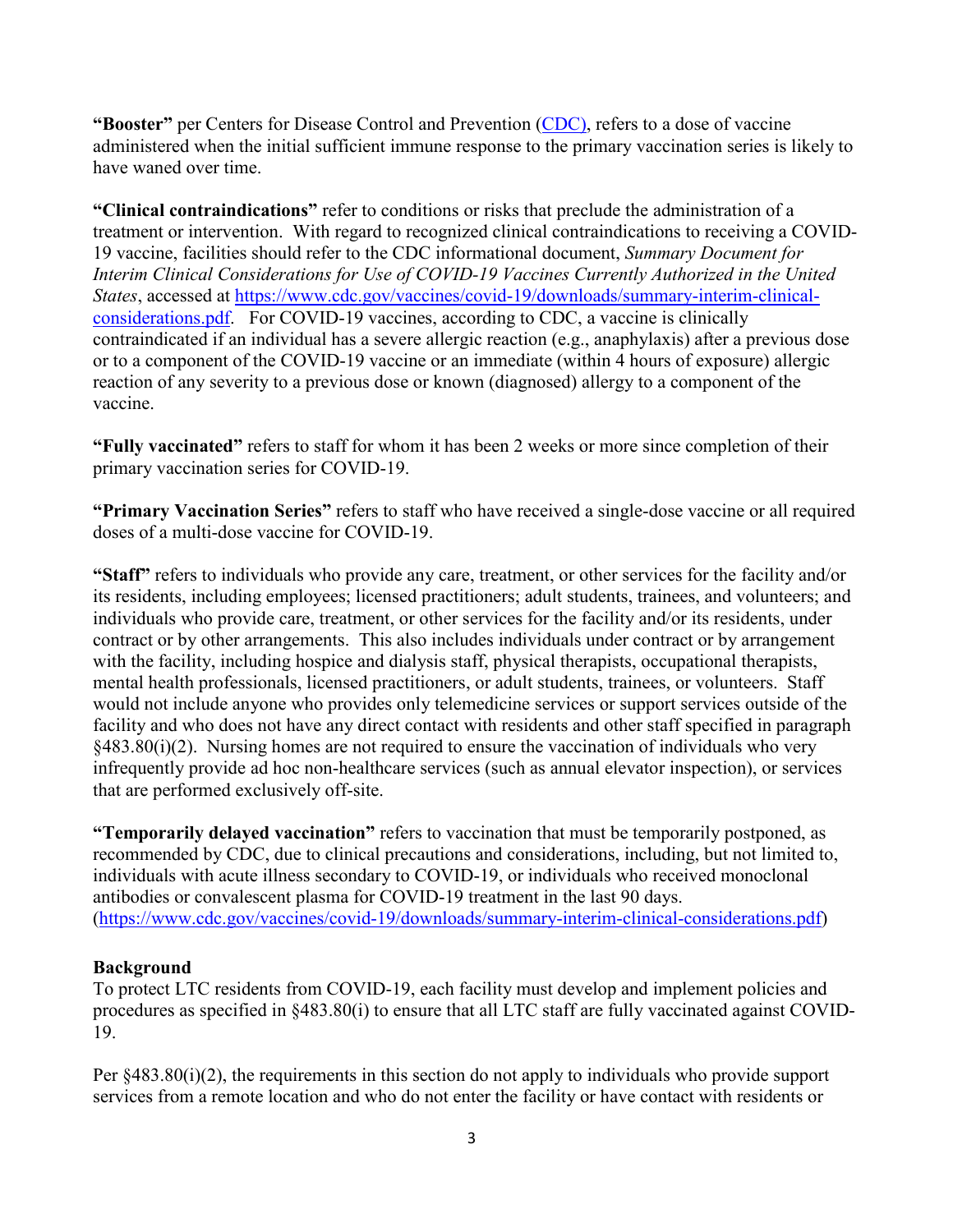staff of the facility. For example, this may include a telehealth provider who does not visit the facility, such as a consultant conducting a telehealth visit, or a radiologist who reads x-rays outside of the facility, while the x-ray technician who performed the x-ray onsite will be subject to these requirements.

The vaccine may be offered and provided directly by the facility or, if unavailable at the facility, staff must obtain COVID-19 vaccines through a pharmacy partner, local health department, or other appropriate health entity. See requirements at 42 CFR §483.80(d)(3), at F887.

## **Surveying for Compliance:**

Surveyors will begin surveying for compliance 30 days from the date of issuance of the QSO-22-07- ALLmemorandum. Surveyors should focus on staff that regularly work in the facility (e.g., weekly), using a phased-in approach as described below.

#### **Vaccination Enforcement:**

 $\overline{a}$ 

CMS expects all facilities' staff to have received the appropriate number of doses by the timeframes specified in the memorandum unless exempted as required by law. **Facility staff vaccination rates under 100% constitute non-compliance under the rule.** Non-compliance does not necessarily lead to termination, and facilities will generally be given opportunities to return to compliance.

#### **Within 30 days after the issuance of the memorandum[1](#page-3-0)**, if a facility demonstrates:

- Policies and procedures are developed and implemented for ensuring all facility staff, regardless of clinical responsibility or resident contact are vaccinated for COVID-19, including all required components of the policies and procedures specified below (e.g., related to tracking staff vaccinations, documenting medical and religious exemptions, etc.); **and**
- 100% of staff have received at least one dose of COVID-19 vaccine or have a pending request for, or have been granted a qualifying exemption, or are identified as having a temporary delay as recommended by the CDC, the **facility is compliant under the rule.**
- Less than 100% of all staff have received at least one dose of COVID-19 vaccine, or have a pending request for, or have been granted a qualifying exemption, or are identified as having a temporary delay as recommended by the CDC, the **facility is non-compliant under the rule.**  The facility will receive notice<sup>[2](#page-3-1)</sup> of their non-compliance with the  $100\%$  standard. A facility that is above 80% **and** has a plan to achieve a 100% staff vaccination rate within 60 days would not be subject to an enforcement action. States should work with their CMS location for cases that exceed these thresholds, yet pose a threat to patient health and safety. Facilities that do not meet these parameters could be subject to additional enforcement actions depending on the severity of the deficiency and the type of facility (e.g., plans of correction, civil monetary penalties, denial of payment, termination, etc.).

#### **Within 60 days after the issuance of the memorandum[3](#page-3-2)** if a facility demonstrates:

<span id="page-3-0"></span> $1$  If 30 days falls on a weekend or designated federal holiday, CMS will use enforcement discretion to initiate compliance assessments the next business day.

<span id="page-3-1"></span> $2$  This information will be communicated through the CMS Form-2567, using the Automated Survey Process Environment (ASPEN) tag F888.<br><sup>3</sup> If 60 days falls on a weekend or designated federal holiday, CMS will use enforcement discretion to initiate compliance

<span id="page-3-2"></span>assessments the next business day.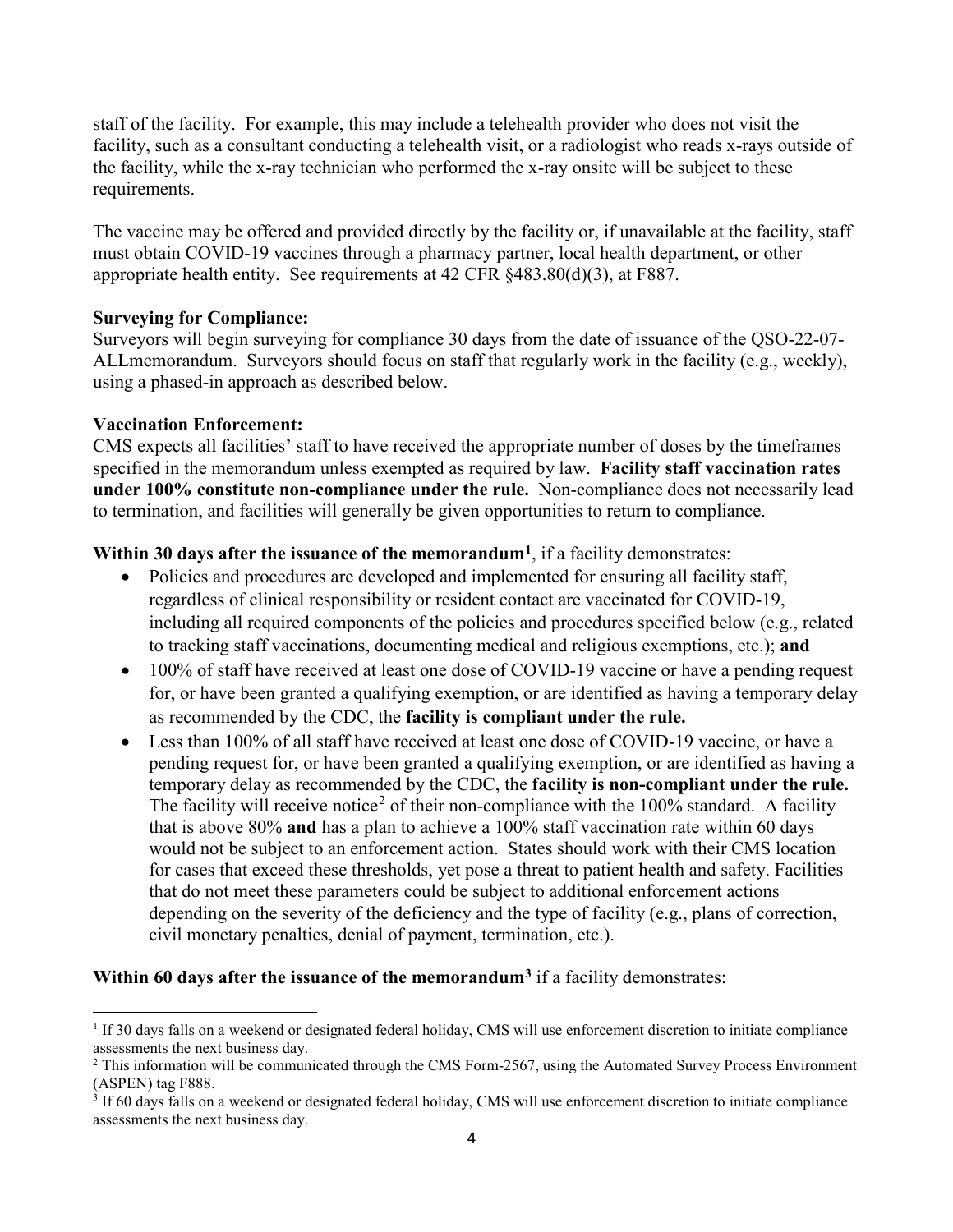- Policies and procedures are developed and implemented for ensuring all facility staff, regardless of clinical responsibility or resident contact are vaccinated for COVID-19, including all required components of the policies and procedures specified below (e.g., related to tracking staff vaccinations, documenting medical and religious exemptions, etc.); **and**
- 100% of staff have received the necessary doses to complete the vaccine series (i.e., one dose of a single-dose vaccine or all doses of a multiple vaccine series) or have been granted a qualifying exemption, or are identified as having a temporary delay as recommended by the CDC, the **facility is compliant under the rule.**
- Less than 100% of all staff have received at least one dose of a single-dose vaccine, or all doses of a multiple vaccine series, or have been granted a qualifying exemption, or are identified as having a temporary delay as recommended by the CDC, the **facility is noncompliant under the rule.** The facility will receive notice<sup>[4](#page-4-0)</sup> of their non-compliance with the 100% standard. A facility that is above 90% **and** has a plan to achieve a 100% staff vaccination rate within 30 days would not be subject to an enforcement action. States should work with their CMS location for cases that exceed these thresholds, yet pose a threat to patient health and safety. Facilities that do not meet these parameters could be subject to additional enforcement actions depending on the severity of the deficiency and the type of facility (e.g., plans of correction, civil monetary penalties, denial of payment, termination, etc.).

## **Within 90 days and thereafter following issuance of the memorandum**, **facilities failing to maintain compliance with the 100% standard may be subject to enforcement action.**

## **Policies and Procedures:**

The facility's policies and procedures must address each of the components specified in §483.80(i)(3).

Requirements which must be implemented within **30 days of the issuance of the memorandum**: **§483.80(i)(3)(i):** Requires the facility to have a process for ensuring all staff (as defined above) have received at least a single-dose, or the first dose of a multi-dose COVID-19 vaccine series, or have a pending, or have been granted a qualifying exemption, or identified as having a delay as recommended by the CDC, prior to providing any care, treatment, or other services for the facility and/or its residents.

**§483.80(i)(3)(iii):** Requires facilities to ensure those staff who are not yet fully vaccinated, or who have a pending or been granted an exemption, or who have a temporary delay as recommended by the CDC, adhere to additional precautions that are intended to mitigate the spread of COVID-19. There are a variety of actions or job modifications a facility can implement to potentially reduce the risk of COVID-19 transmission including, but not limited to:

• Reassigning staff who have not completed their primary vaccination series to non-patient care areas, to duties that can be performed remotely (i.e., telework), or to duties which limit exposure to those most at risk (e.g., assigning to residents who are not immunocompromised, unvaccinated).

<span id="page-4-0"></span>l <sup>4</sup> This information will be communicated through the CMS Form-2567, using the Automated Survey Process Environment (ASPEN) tag *F*888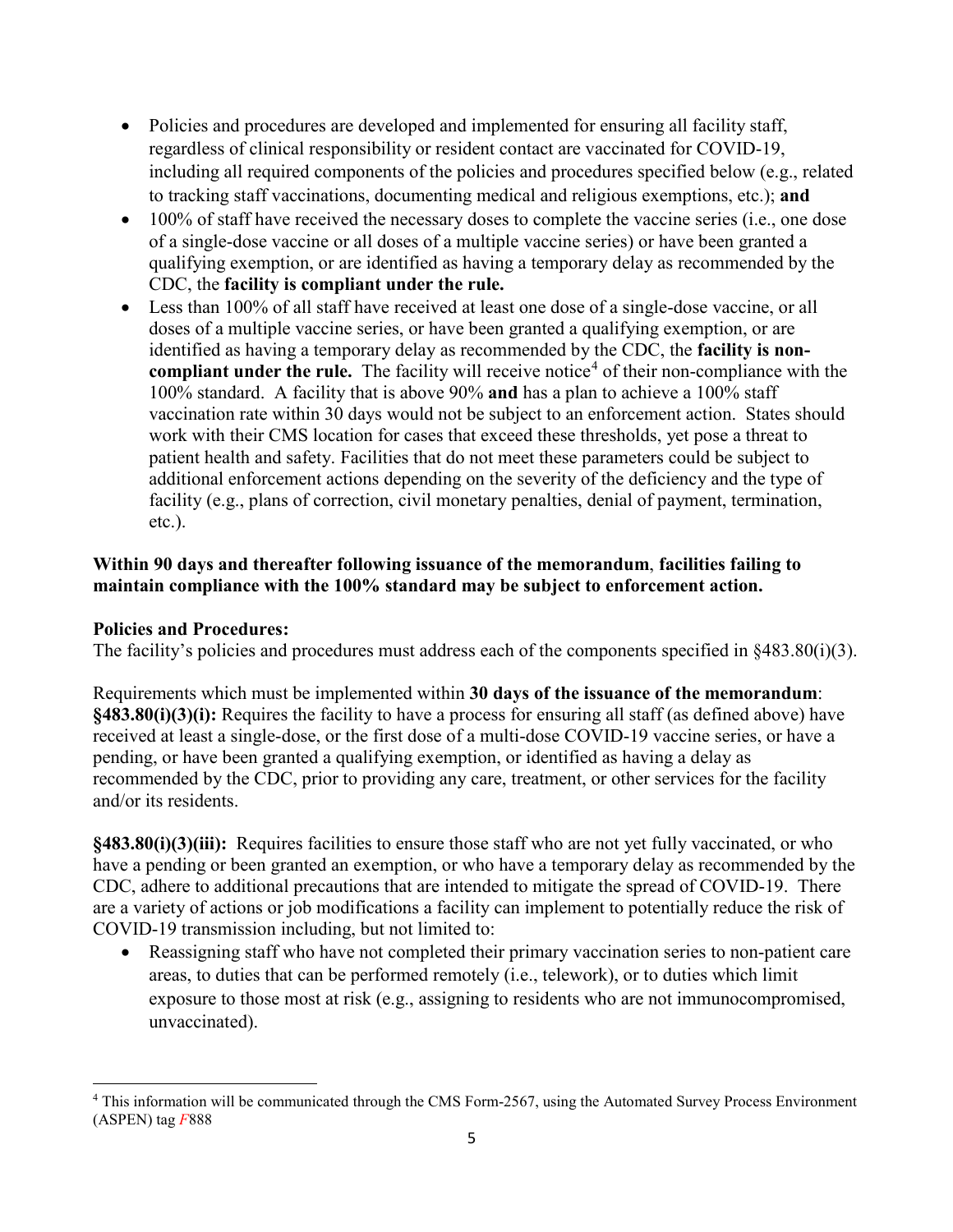- Requiring staff who have not completed their primary vaccination series to follow additional [CDC-recommended precautions,](https://www.cdc.gov/coronavirus/2019-ncov/hcp/infection-control-recommendations.html) such as adhering to universal source control and physical distancing measures in areas that are restricted from patient access (e.g., staff meeting rooms, kitchen), even if the facility or service site is located in a county with low to moderate community transmission.
- Requiring at least weekly testing for exempted staff, and staff who have not completed their primary vaccination series for until the regulatory requirement is met, regardless of whether the facility or service site is located in a county with low to moderate community transmission, in addition to following [CDC recommendations](https://www.cdc.gov/coronavirus/2019-ncov/hcp/long-term-care.html#anchor_1631031062858) for testing unvaccinated staff in facilities located in counties with substantial to high community transmission.
- Requiring staff who have not completed their primary vaccination series to use a NIOSHapproved N95 or equivalent or higher-level respirator for source control, regardless of whether they are providing direct care to or otherwise interacting with patients.

Facilities may also consult with their local health departments to identify other actions that can potentially reduce the risk of COVID-19 transmission from unvaccinated staff.

## **§483.80(i)(3)(iv)-(v) and (ix) Process for tracking staff vaccine status:**

The facility must track and securely document:

- each staff member's vaccination status (this should include the specific vaccine received, and the dates of each dose received, or the date of the next scheduled dose for a multi-dose vaccine);
- any staff member who has obtained any booster doses (this should include the specific vaccine booster received and the date of the administration of the booster);
- staff who have been granted an exemption from vaccination (this should include the type of exemption and supporting documentation);
- requirements by the facility; **and**
- staff for whom COVID-19 vaccination must be temporarily delayed. For temporary delays, facilities should track when the identified staff can safely resume their vaccination.

Facilities that employ or contract staff who telework full-time (e.g., 100 percent of their time is remote from sites of resident care and staff who do work at sites of care) should identify these individuals as a part of implementing the facility's policies and procedures, but those individuals are not subject to the vaccination requirements. Note, however, that these individuals may be subject to other federal requirements for COVID-19 vaccination. Facilities have the flexibility to use the tracking tools of their choice; however, they must provide evidence of this tracking for surveyor review. Additionally, facilities' tracking mechanism should clearly identify each staff's role, assigned work area, and how they interact with residents. This includes staff who are contracted, volunteers, or students. The survey team will provide a vaccine matrix that may be used by the facility. This can be used to determine how unvaccinated staff are assigned, to determine if additional precautions have been implemented to prevent COVID-19 transmission.

**NOTE:** See requirements at §483.80(d)(3) in F887 for verification and maintenance of documentation related to staff COVID-19 vaccination.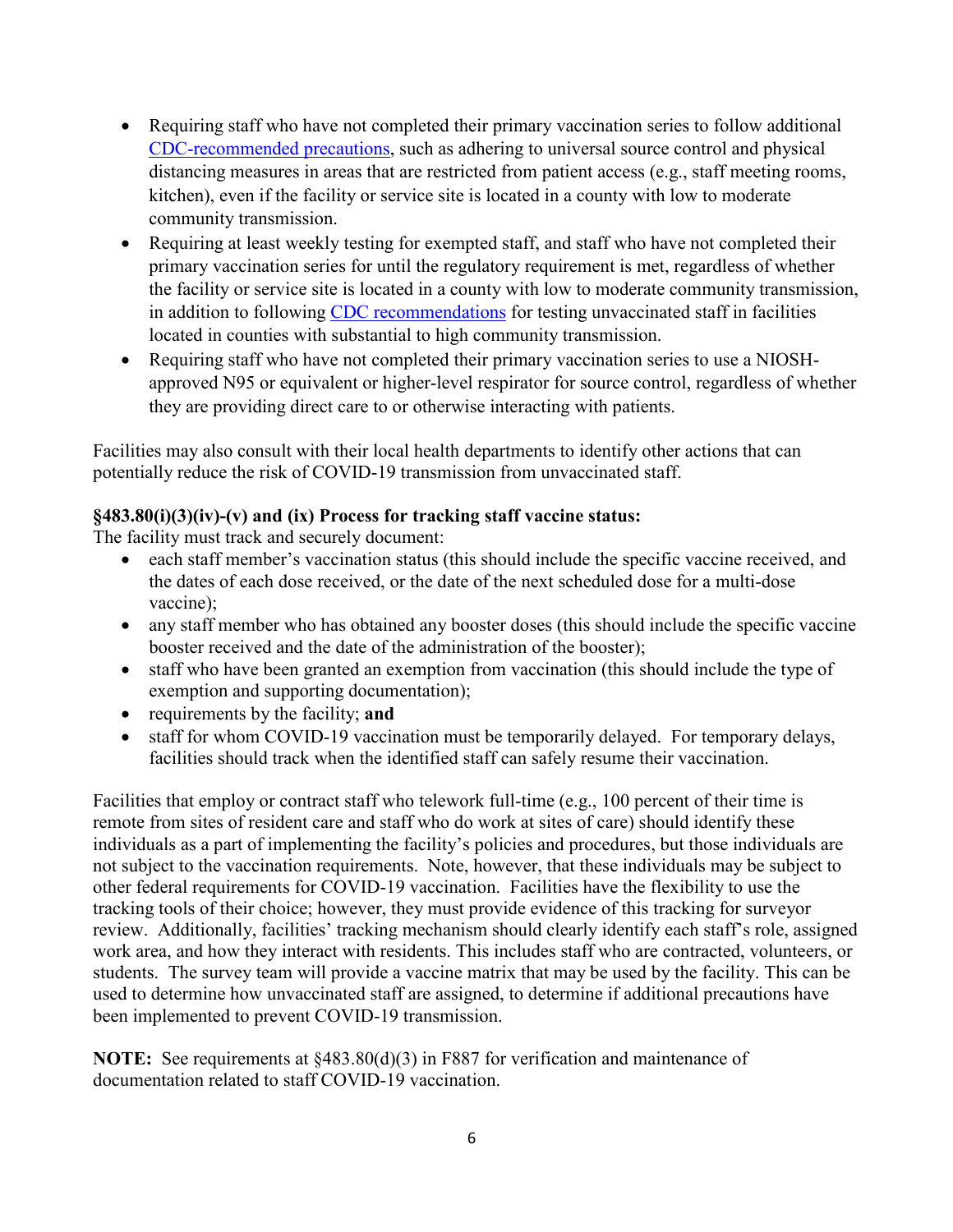## **§483.80(i)(3)(vi) - (viii) Vaccination Exemptions:**

Facilities must have a process by which staff may request exemption from COVID-19 vaccination based on an applicable Federal law. This process should clearly identify how an exemption is requested, and to whom the request must be made. Additionally, facilities must have a process for collecting and evaluating such requests, including the tracking and secure documentation of information provided by those staff who have requested exemption, the facility's determination of the request, and any accommodations that are granted.

**Note:** Staff who are unable to furnish proper exemption documentation must be vaccinated or the facility must follow the actions for unvaccinated staff.

#### **Medical Exemptions:**

Certain allergies or recognized medical conditions may provide grounds for a medical exemption. With regard to recognized clinical contraindications to receiving a COVID-19 vaccine, facilities should refer to the CDC informational document, *Summary Document for Interim Clinical Considerations for Use of COVID-19 Vaccines Currently Authorized in the United States*, accessed at [https://www.cdc.gov/vaccines/covid-19/downloads/summary-interim-clinical-considerations.pdf.](https://www.cdc.gov/vaccines/covid-19/downloads/summary-interim-clinical-considerations.pdf) In general, CDC considers a history of a severe allergic reaction (e.g., anaphylaxis) after a previous dose or to a component of the COVID-19 vaccine, or an immediate (within 4 hours of exposure) allergic reaction of any severity to a previous dose, or known (diagnosed) allergy to a component of the COVID-19 vaccine, to be a contraindication to vaccination with COVID-19 vaccines.

Medical exemption documentation must specify which authorized or licensed COVID-19 vaccine is clinically contraindicated for the staff member and the recognized clinical reasons for the contraindication. The documentation must also include a statement recommending that the staff member be exempted from the facility's COVID-19 vaccination requirements based on the medical contraindications.

A staff member who requests a medical exemption from vaccination must provide documentation signed and dated by a licensed practitioner acting within their respective scope of practice and in accordance with all applicable State and local laws. The individual who signs the exemption documentation cannot be the same individual requesting the exemption.

Facilities must have a process to track and secure documentation of the vaccine status of staff whose vaccine is temporarily delayed. CDC recommends a temporary delay in administering the COVID-19 vaccination due to clinical precautions and considerations such as individuals with acute illness secondary to COVID-19 illness, and individuals who received monoclonal antibodies, or convalescent plasma for COVID-19 treatment.

## **Non-Medical Exemptions, Including Religious Exemptions:**

Requests for non-medical exemptions, such as a religious exemption in accordance with Title VII, must be documented and evaluated in accordance with applicable federal law and each facility's policies and procedures. We direct providers and suppliers to the Equal Employment Opportunity Commission (EEOC) Compliance Manual on Religious Discrimination [\(https://www.eeoc.gov/laws/guidance/section-12-religious-discrimination\)](https://www.eeoc.gov/laws/guidance/section-12-religious-discrimination) for information on evaluating and responding to such requests.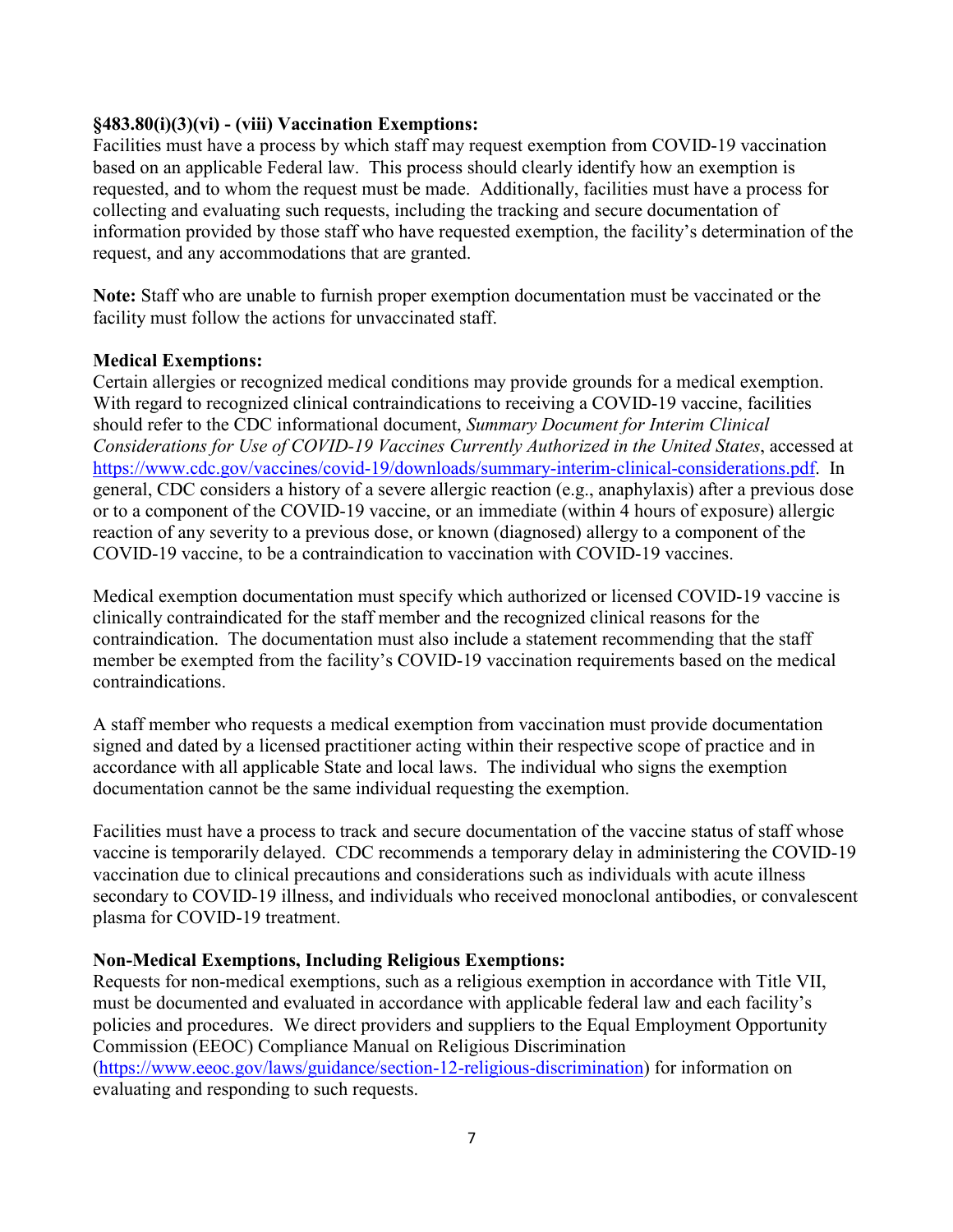**Note**: Surveyors will **not** evaluate the details of the request for a religious exemption, **nor** the rationale for the facility's acceptance or denial of the request. Rather, surveyors will review to ensure the facility has an effective process for staff to request a religious exemption for a sincerely held religious belief.

#### **Accommodations of Unvaccinated Staff with a Qualifying Exemption**:

While accommodations could be appropriate under certain limited circumstances, no accommodation should be provided that is not legally required or if it is requested solely to evade vaccination. For individual staff members that have valid reasons for exemption, the facility can address those individually. An example of an accommodation for an unvaccinated employee with a qualifying exemption could include mandatory routine COVID-19 testing in accordance with OSHA and CDC guidelines, physical distancing from co-workers and patients, re-assignment or modification of duties, teleworking, or a combination of these actions. Accommodations can be addressed in the facility's policies and procedures.

Staff who have been granted an exemption to COVID-19 vaccination requirements should adhere to national infection prevention and control standards for unvaccinated health care personnel. For additional information see CDC's [Interim Infection Prevention and Control Recommendations for](https://www.cdc.gov/coronavirus/2019-ncov/hcp/infection-control-recommendations.html)  [Healthcare Personnel During the Coronavirus Disease 2019 \(COVID-19\) Pandemic](https://www.cdc.gov/coronavirus/2019-ncov/hcp/infection-control-recommendations.html) webpage.

## **§483.80(i)(3)(x) Contingency Plans:**

Facilities are required to have contingency plans for staff who are not fully vaccinated. Contingency plans should include actions that the facility would take when staff have indicated that they will not get vaccinated and do not qualify for an exemption. Contingency plans should also address staff who are not fully vaccinated due to an exemption or temporary delay in vaccination, such as through the additional precautions required at §483.80(i)(3)(iii). Facilities should prioritize contingency plans for those staff that have obtained no doses of any vaccine over staff that have received a single dose of a multi-dose vaccine. For example, contingency plans could include a deadline for staff to have obtained their first dose of a multi-dose vaccine. The plans should also indicate the actions the facility will take if the deadline is not met, such as actively seeking replacement staff through advertising or obtaining temporary vaccinated staff until permanent vaccinated replacements can be found.

Regulatory Provisions implemented **60 days after the issuance of the memorandum\*:**

**§483.80(i)(3)(ii):** Requires facilities to have a process for ensuring that all staff specified in paragraph (i)(1) of this section are fully vaccinated for COVID-19, except for those staff who have been granted exemptions to the vaccination requirements of this section, or those staff for whom COVID-19 vaccination must be temporarily delayed, as recommended by CDC, due to clinical precautions and considerations.

**\*** If 60 days falls on a weekend or designated Federal Holiday, CMS will use enforcement discretion to initiate compliance assessments the next business day.

## **INVESTIGATIVE PROCEDURES**

Use the Infection Prevention, Control & Immunizations Facility Task, along with the above interpretive guidance, when determining if the facility meets the requirements for, or investigating concerns related to COVID-19 vaccination of staff. Surveyors should focus investigations on staff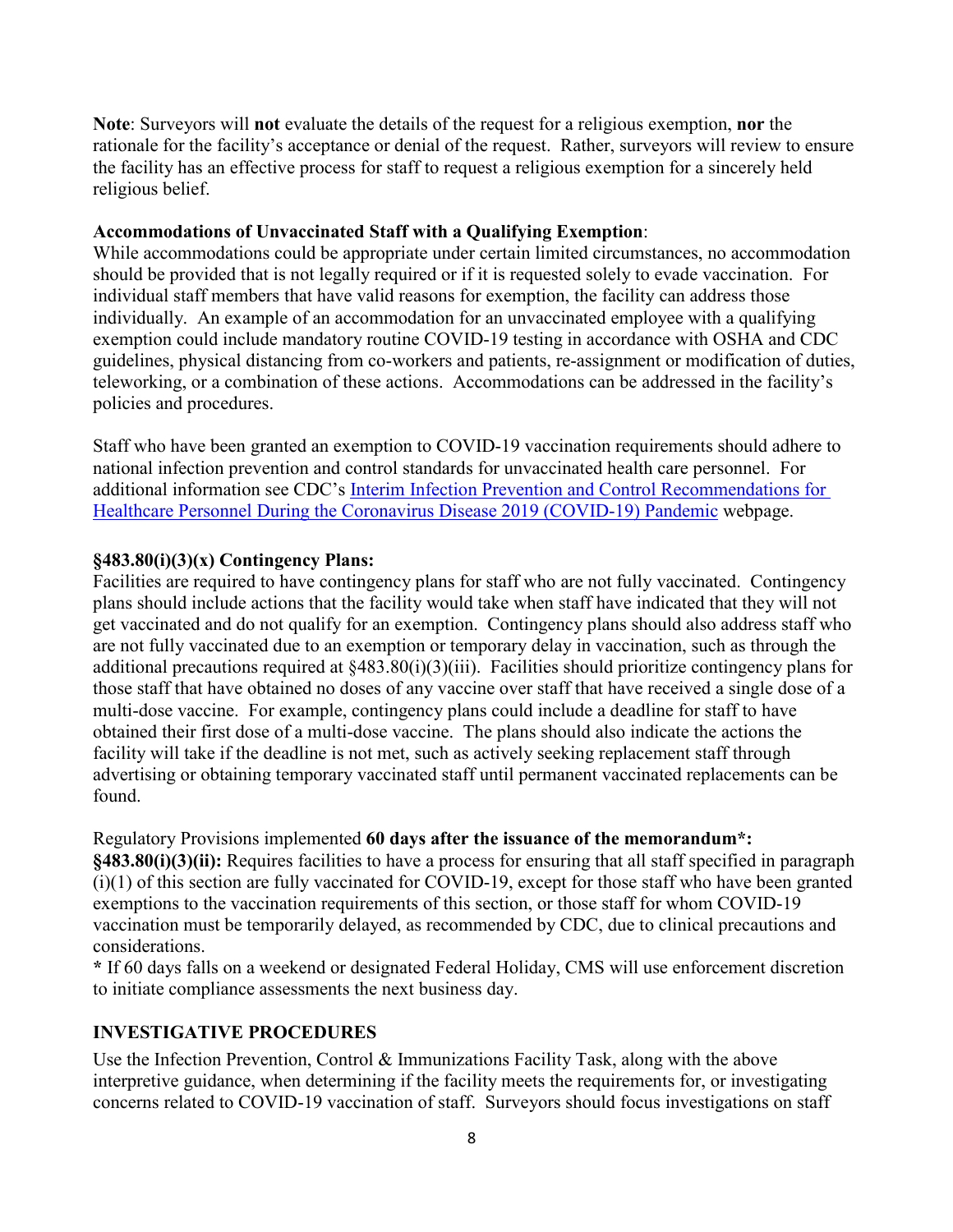that provide services in the facility on a regular (e.g., weekly) basis.

## **Survey Process Updates for tag F888:**

To determine compliance with §483.80(i), surveyors will request the facility's COVID-19 vaccination policies and procedures, the number of resident and staff COVID-19 cases over the last 4 weeks, and a list of all staff and their vaccination status. The staff list must include the percentage of vaccinated staff, using the vaccine matrix provided by the survey team, and the position or role of each staff member, including staff (facility staff, contracted staff, volunteers, or students) who are or are likely to be in contact with residents or other staff, regardless of frequency.

CMS will update the CMS-20054: "Infection Prevention, Control & Immunizations" Facility Task to include the new requirement at F888 for staff COVID-19 vaccination. Additionally, CMS will update associated survey documents, which will be found under the "Survey Resources" link in the Downloads Section of the CMS Nursing Homes website. The updated documents will also be added to the Long-Term Care Survey Process software application. Surveyors will review for compliance with this requirement on all initial certification, standard recertification surveys, as well as all complaint surveys.

## **Offsite Preparation – CDC NHSN Data Verification:**

Surveyors should verify facility reporting of vaccine data to NHSN as a part of offsite preparation prior to going onsite for any initial, certification, or complaint survey. This will help them determine if there are inaccuracies in the facility's vaccine NHSN reporting or with the facility's process for tracking and securely documenting the COVID-19 vaccination status for all staff [per §483.80(i)(3)(iv)]. Surveyors can obtain the percent of staff who received a completed COVID-19 vaccination for any facility by accessing the file through [this link,](https://download.cms.gov/covid_nhsn/covid-19%20nursing%20home%20resident%20and%20staff%20vaccination%20rates.xlsx) which is also posted on the COVID-19 Nursing Home Data - [Centers for Medicare & Medicaid Services Data \(cms.gov\)](https://data.cms.gov/covid-19/covid-19-nursing-home-data) webpage (click on the link in the section that states "Listing of vaccination rates for individual nursing homes").

In the file, each nursing home's percent of staff vaccinated as reported to NHSN is listed in the column titled, "Recent Percentage of Staff who are Fully Vaccinated".

The percent of staff vaccinated as reported through NHSN and as identified through the onsite survey should be reasonably consistent, although the numbers may not be exactly the same. For example, there is a time lag between when facilities submit data to NHSN and when the data is posted publicly. Therefore, the information presented to the surveyor may differ from the data posted publicly.

- If the percent of staff vaccinated from both sources (NHSN and onsite) is reasonably consistent (e.g., within 10% of each other), no further investigation is required for data tracking or reporting.
- If the percent of staff vaccinated differs between both sources (e.g., greater than  $10\%$ ) variation), surveyors should interview the facility and review the documentation to determine which source is incorrect, and the facility's explanation for the discrepancy.
	- o If the surveyor determines that the information presented to the surveyor is incorrect (and NHSN is correct), or both sources are incorrect, this likely demonstrates the facility's failure to have a process for tracking and securely documenting the COVID-19 vaccination status for all staff [per  $\S 483.80(i)(3)(iv)$ ], and F-888 should be cited.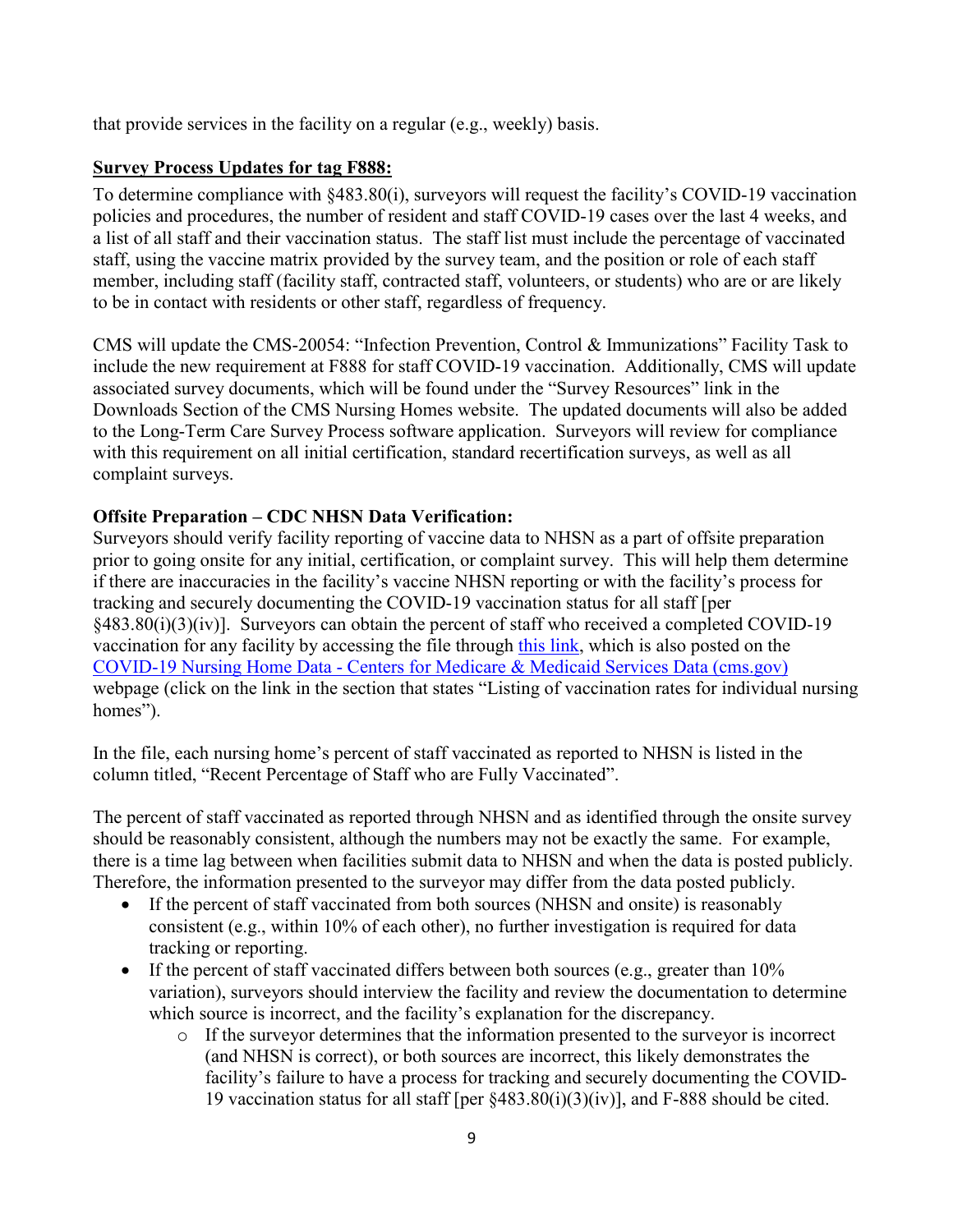o If the surveyor determines that the information reported to NHSN is incorrect (and the information reviewed onsite is correct), the surveyor should instruct the facility to immediately correct the information in the NHSN system. If the surveyor identifies that a data field is blank, instruct facilities to obtain additional information on submitting data to NHSN by emailing NH COVID Data@cms.hhs.gov. NOTE: Surveyors should be aware that the determination that one source is incorrect does not automatically infer that the other source is correct.

#### **Citing Noncompliance - Scope and Severity:**

**Facility staff vaccination rates under 100% constitute non-compliance under the rule.** The level of severity will be cited based on the level of harm, or likelihood of harm for residents. For example, facilities with a high percentage of unvaccinated staff, several COVID-19 infections, and gaps in their policy and procedures, represent a higher risk of harm to residents. Therefore, these facilities would be cited at a higher level of severity than facilities with few unvaccinated staff, no COVID-19 infections, and compliant policy and procedures.

**Note:** The descriptions below addressing the "expected minimum threshold of staff vaccinated" do not include the 14-day waiting period as identified by CDC for full vaccination. Rather they represent the completed vaccine series (i.e., one dose of a single-dose vaccine, or the final dose of a two-dose vaccine series). From 30-60 days following issuance of this memorandum, the expected minimum threshold for use in these scope and severity determinations will be 80%. From 60-90 days following issuance of this memorandum, the expected minimum threshold will be 90%. From 90 days on, the expected minimum threshold will be 100%. States should work with their CMS location for cases that exceed these thresholds, yet pose a threat to patient health and safety not otherwise addressed by the criteria below.

#### **Severity will be based on the following criteria:**

- Level 4 Immediate Jeopardy (IJ)
- **Noncompliance resulting in serious harm or death**:
	- o Did not meet the requirement of staff vaccinated **or** has no policies and procedures developed or implemented; **and**
	- $\circ$  3 or more resident infections in the last 4 weeks resulting in at least one resident experiencing hospitalization (i.e., serious harm) or death.

**OR,**

## **Noncompliance resulting in a likelihood for serious harm or death:**

- o Did not meet the requirement of staff vaccinated; **and**
- $\circ$  3 or more resident infections in the last 4 weeks that did not result in serious harm or death; **and**
- o One of the following:
	- Any observations of noncompliant infection control practices by staff, (e.g., staff failed to properly don PPE so F880 would also be cited); **or**
	- <sup>1</sup> 1 or more components of the policies and procedures to ensure staff vaccination were not developed or implemented.

**OR,**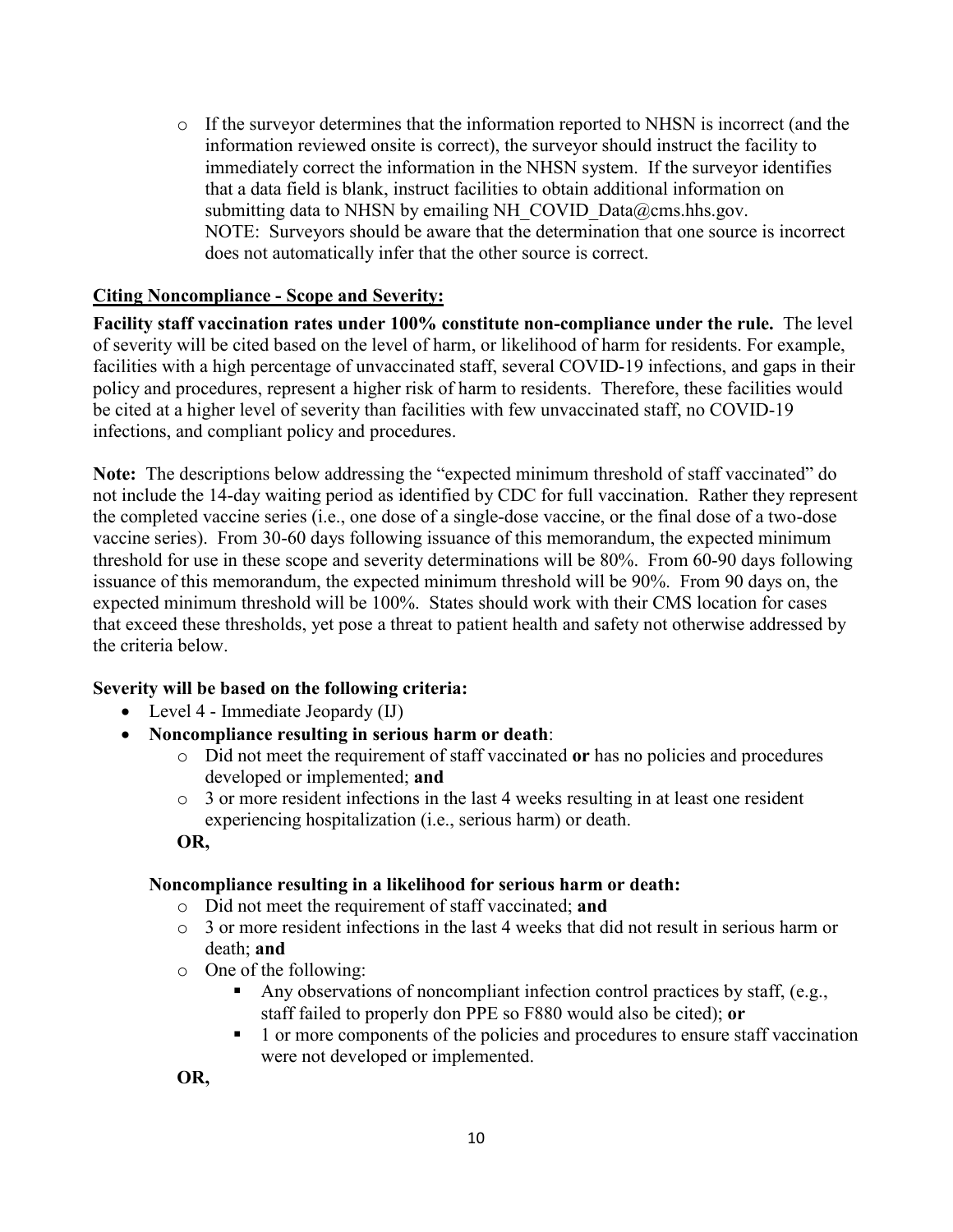- o More than 40% of staff are unvaccinated **and** there is evidence of a lack of effort to increase staff vaccination rates.
- Level 3: Actual Harm that is not IJ
	- o Did not meet the requirement of staff vaccinated; **and**
	- o 3 or more resident infections in the last 4 weeks which did not result in hospitalization (i.e., serious harm) or death, or the likelihood for IJ for one or more residents; **and**
	- o 1 or more components of the policies and procedures were not developed and implemented.
- Level 2: No actual harm w/potential for more than minimal harm that is not IJ
	- o Did not meet the requirement of staff vaccinated; **and**
	- o No resident outbreaks

**OR,**

- o Did not meet the requirement of staff vaccinated; **and**
- o 1 or more components of the policies and procedures were not developed and implemented
- Level 1:
	- o Met the requirement of staff vaccinated; **and**
	- o 1 or more components of the policies and procedures to ensure staff vaccination were not developed and implemented (must be cited as widespread ("C").

## **Scope:**

Scope is based on the percent of staff vaccinated because lower vaccination rates are associated with higher numbers of COVID-19 resident cases. For example, a study of how the vaccine prevents COVID-19 outbreaks [\(https://emergency.cdc.gov/han/2021/han00447.asp\)](https://emergency.cdc.gov/han/2021/han00447.asp) found that:

- Nursing homes where vaccination coverage of staff is 75% or lower experienced higher rates of preventable COVID infection; and
- The COVID-19 resident case rate in nursing homes with 45-59% of staff vaccinated was approximately twice as high as facilities with over 60% of staff vaccinated.

In other words, for facilities with few staff unvaccinated, we expect the facility to be at a lower risk for an isolated number of resident infections. Conversely, in facilities with a higher percentage of staff unvaccinated (e.g., >40%), there is an increased risk of widespread resident infections through the facility. Therefore, the scope will be based on the following criteria:

- Isolated: **1% or more, but less than 25% of staff** are unvaccinated (76% 99% of staff are vaccinated).
- Pattern: 25% or more, but <u>less than</u> 40% of staff are unvaccinated (61% 75% of staff are vaccinated).
- Widespread: **40% or more of staff are unvaccinated** (0% 60% of staff are vaccinated), OR 1 or more components of the policies and procedures listed above were not developed and implemented.

**Note**: Facilities that have met the requirement for staff vaccination will not be cited unless there is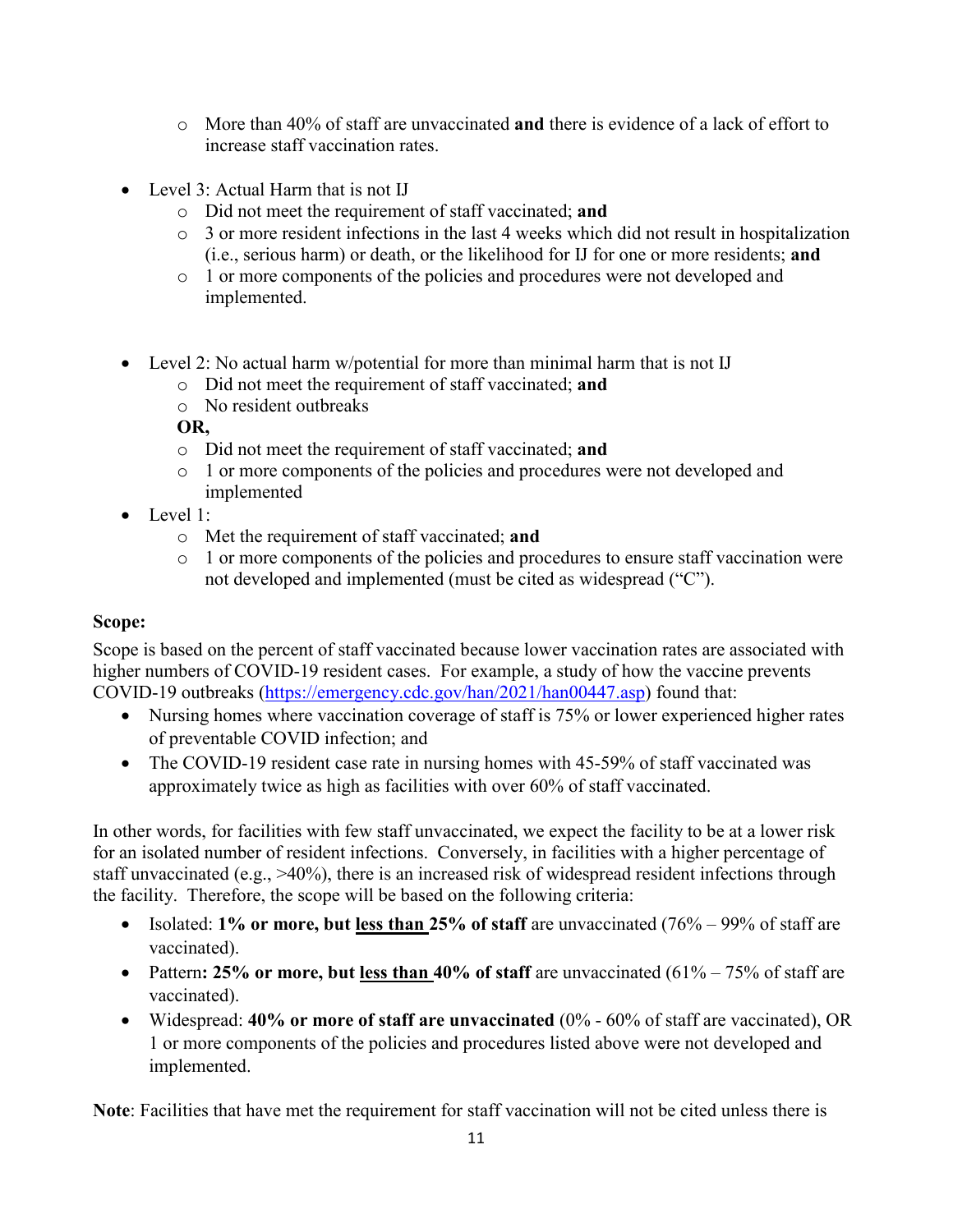noncompliance with the development or implementation of policies and procedures. However, facilities may still be cited for noncompliance with other requirements, such as failure to implement an effective infection prevention and control program contributing to resident COVID-19 infections (F-880). To view this information in the Severity/Scope Grid, see Table 1 below.

# **Plan of Correction:**

To Qualify for Substantial Compliance and Clear the Citation:

- The facility has met the requirement of staff vaccinated (either by staff obtaining additional doses, or replacing unvaccinated staff with vaccinated staff); **or**
- The combined number of staff that are vaccinated (have received a single dose of a single-dose vaccine, or all doses of a multiple vaccine series) or have received at least one dose of a multiple vaccine series meet the requirement of staff vaccinated.
	- o Staff that have received at least one dose of a multiple vaccine series must also have their second dose scheduled.

To Qualify for Substantial Compliance, but the Citation Remains at Level 1 ("C"):

The facility has not met the requirement of staff vaccinated but has provided evidence that some of the unvaccinated staff have obtained their first dose, **and** other unvaccinated staff are scheduled for their first dose. For example, the citation at Level 1 would continue if there is evidence that 50% of staff who were identified as unvaccinated have received one dose of a multiple vaccine series with their second dose scheduled, or are scheduled to receive one dose of a single-dose vaccine series**.** 

Components of a Plan of Correction AND/OR Actions Required for IJ Removal: Plans of correction or Immediate Jeopardy removal plans for noncompliance at F888 should be reviewed to ensure they include the following:

- Correcting any gaps in the facility's policies and procedures.
- Implementation of the facility's contingency plan, that should include a deadline for each unvaccinated staff to have received their first dose of a vaccine.
- Implementation of additional precautions (see  $\S 483.80(i)(3)(iii)$ ) to mitigate the spread of COVID-19 by unvaccinated staff.

# **Good-Faith Effort:**

Surveyors and CMS may lower the scope and severity of a citation and/or enforcement action if they identify that any of the following have occurred **prior to the survey** (note: noncompliance is still cited, only the scope, severity, and/or enforcement is adjusted).

- a) If the facility has no or has limited access to the vaccine, and the facility has documented attempts to obtain vaccine access (e.g., contact with health department and pharmacies).
- b) If the facility provides evidence that they have taken aggressive steps to have all staff vaccinated, such as advertising for new staff, hosting vaccine clinics, etc.

# **POTENTIAL TAGS FOR ADDITIONAL INVESTIGATION**

- F658: for concerns related to professional standards of practice for the provision of vaccines;
- F880: for concerns related to infection prevention and control;
- F887: for concerns related to educating and offering COVID-19 vaccination to residents and staff.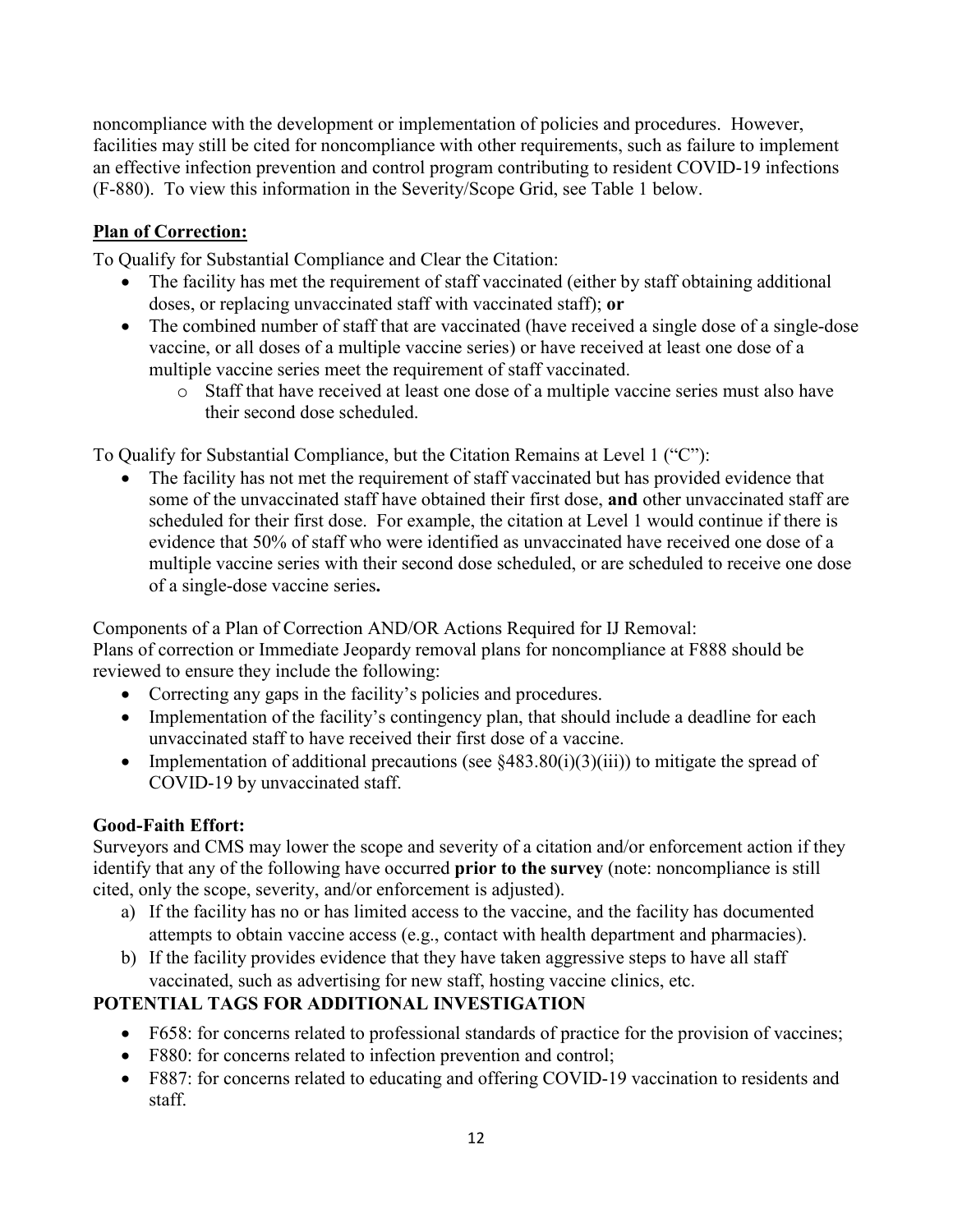**Contact:** For questions regarding:

• LTC requirements, please email: **[DNH\\_TriageTeam@cms.hhs.gov](mailto:DNH_TriageTeam@cms.hhs.gov)**